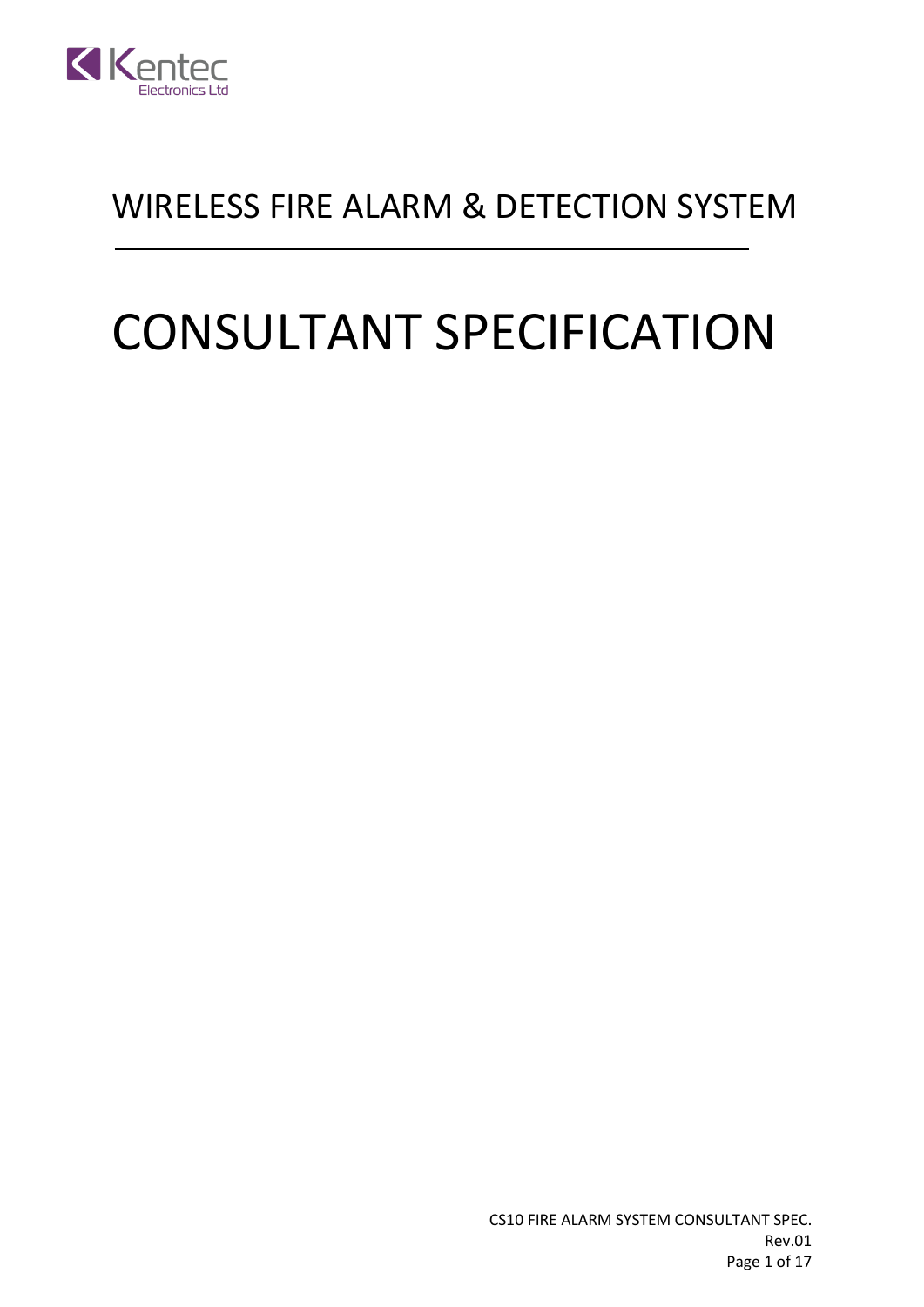

# **Contents**

| 1                       |      |  |  |  |
|-------------------------|------|--|--|--|
| $\overline{\mathbf{c}}$ |      |  |  |  |
|                         | 2.1  |  |  |  |
|                         | 2.2  |  |  |  |
| $\overline{\mathbf{3}}$ |      |  |  |  |
|                         | 3.1  |  |  |  |
|                         | 3.2  |  |  |  |
| 4                       |      |  |  |  |
|                         | 4.1  |  |  |  |
|                         | 4.2  |  |  |  |
|                         | 4.3  |  |  |  |
|                         | 4.4  |  |  |  |
|                         | 4.5  |  |  |  |
|                         | 4.6  |  |  |  |
|                         | 4.7  |  |  |  |
|                         | 4.8  |  |  |  |
|                         | 4.9  |  |  |  |
|                         | 4.10 |  |  |  |
|                         | 4.11 |  |  |  |
|                         | 4.12 |  |  |  |
|                         | 4.13 |  |  |  |
|                         | 4.14 |  |  |  |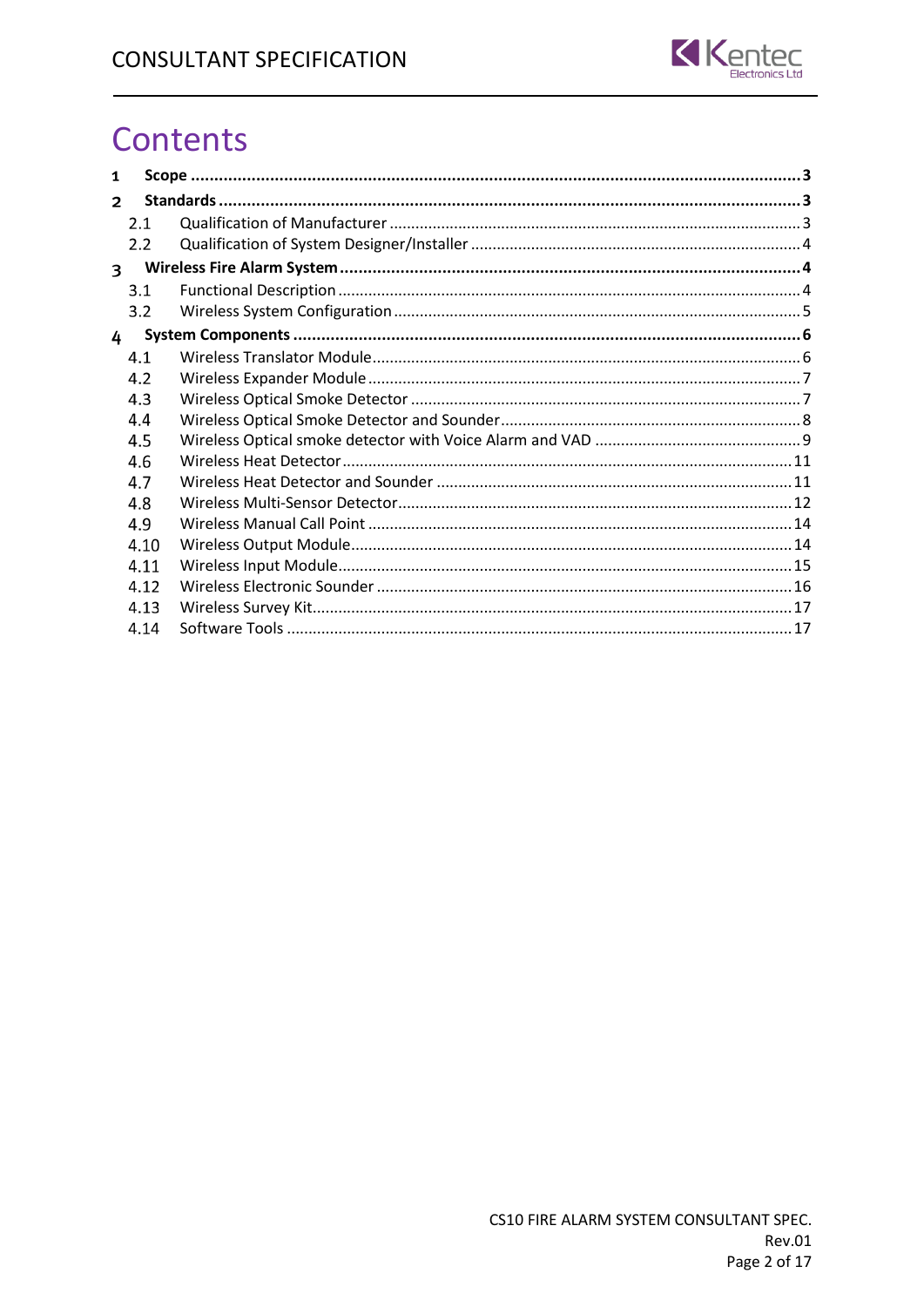

#### <span id="page-2-0"></span> $\mathbf{1}$ **Scope**

To provide a fire alarm detection system for protection of life and property using radio based communication systems and compatible control and indicating equipment.

The system may be of a fully wireless configuration or a combination of wired and wireless field devices.

#### <span id="page-2-1"></span>**Standards**  $\overline{2}$

The wireless fire detection system components should be approved by an accredited body to the following applicable product standards:

| EN54-3  | Fire detection and fire alarm systems. Fire Alarm devices. Sounders                                                                                        |
|---------|------------------------------------------------------------------------------------------------------------------------------------------------------------|
| EN54-5  | Fire detection and fire alarm systems. Heat detectors. Point heat detectors                                                                                |
| EN54-7  | Fire detection and fire alarm systems. Smoke detectors. Point type smoke detectors<br>that operate using scattered light, transmitted light, or ionization |
| EN54-11 | Fire detection and fire alarm systems. Manual Call Points                                                                                                  |
| EN54-17 | Fire detection and fire alarm systems. Short-circuit isolators                                                                                             |
| EN54-18 | Fire detection and fire alarm systems. Input/Output devices                                                                                                |
| EN54-25 | Fire detection and fire alarm systems. Components using radio links                                                                                        |
| EN54-29 | Fire detection and fire alarm systems. Multi-sensor fire detectors. Point detectors<br>using a combination of smoke and heat sensors                       |

Wireless fire detection devices must also be approved under the Radio Equipment Directive (RED).

Compatible control and indicating equipment used with the wireless fire detection devices must also comply with the relevant standards EN54-2 and EN54-4.

Power supplies installed as part of the wireless fire detection system must also be approved to EN54- 4.

Design and installation of the system shall be in accordance with the requirements of local standards e.g., BS5839 part 1.

#### <span id="page-2-2"></span>2.1 Qualification of Manufacturer

The manufacturer of the system equipment shall be regularly involved in the design, manufacture, and distribution of all products specified in this document. These processes shall be monitored under a quality assurance program that meets the current ISO 9000:2015 requirements.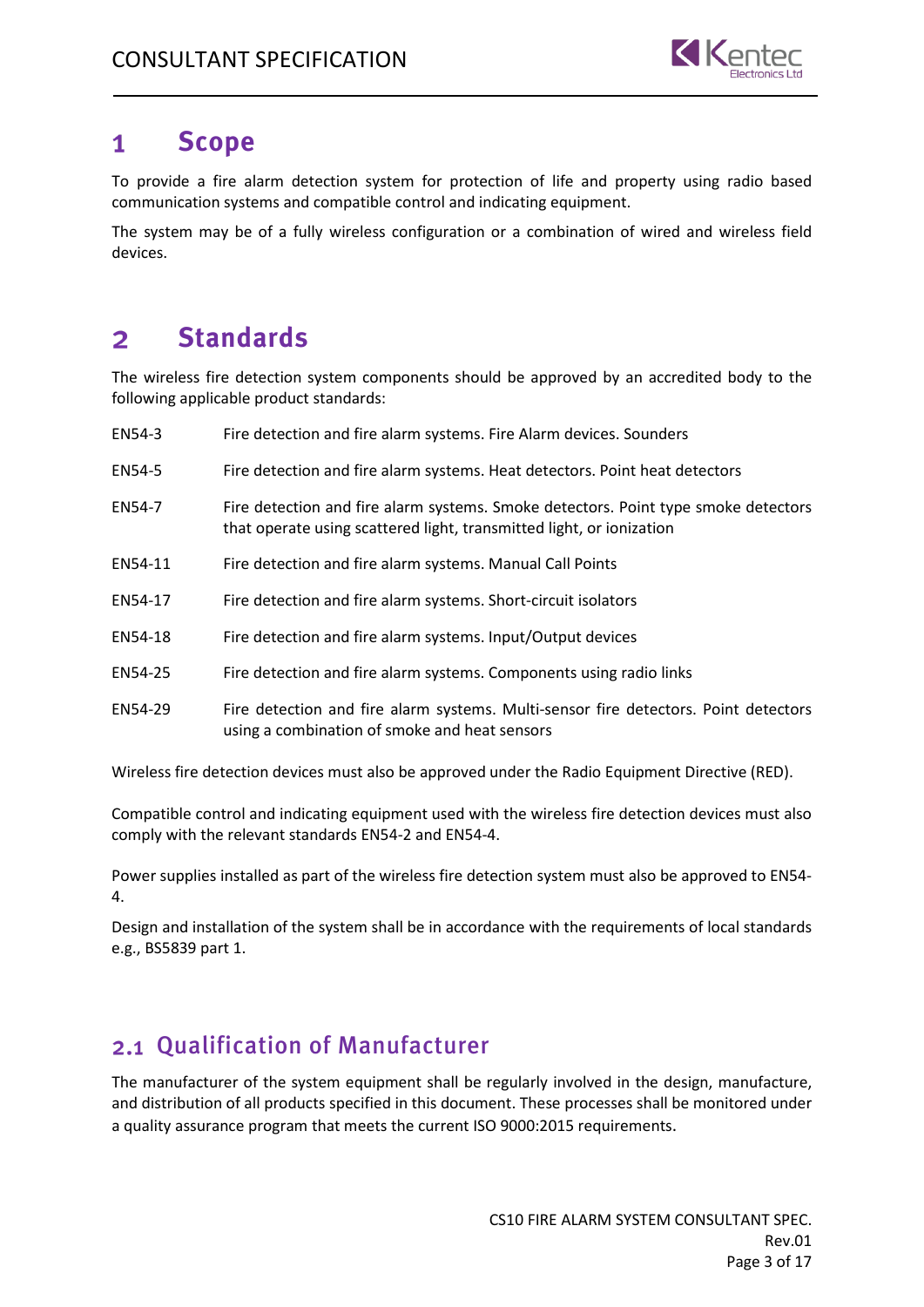

## <span id="page-3-0"></span>2.2 Qualification of System Designer/Installer

The fire alarm contractor shall be responsible for the design, supply, installation, commissioning and maintenance of the wireless fire detection and alarm system. The use of subcontractors for any of these duties must be agreed at the time of submitting the proposal.

Wireless detection system design and installation should only be carried out by accredited fire alarm contractors – BAFE certificated or similar. System designers should be able to demonstrate previous experience in wireless fire detection system design and installation.

Fire alarm contractors shall be able to provide evidence of training provided by the product manufacturer covering specific product design requirements, configuration, and commissioning processes as well as radio surveying.

It will be the responsibility of the fire alarm contractor to carry out a wireless survey.

#### <span id="page-3-1"></span>**Wireless Fire Alarm System**  $\overline{\mathbf{3}}$

## <span id="page-3-2"></span>3.1 Functional Description

The wireless fire alarm system will consist of a compatible analogue addressable fire control panel which communicates with a range of wireless fire alarm devices via radio signals. The radio devices communicate to the fire alarm control panel via a wireless translator which allows the control panel to interpret information from field devices and send information to field devices.

Wireless field devices must include but not be limited to

Wireless smoke, heat and multi-sensor devices providing the earliest possible detection of smoke or fire and transmitting this information to the fire alarm control panel.

Wireless manual call points providing manual activation of the fire alarm system on discovery of a fire.

Wireless notification devices i.e., sounders/beacons etc. providing notification to building occupants that the fire alarm has been activated and they should evacuate the building.

Wireless input modules providing the ability to monitor other equipment or devices on the site which cannot directly communicate with the fire alarm control panel.

Wireless output modules providing control of other equipment which cannot communicate with the fire alarm directly i.e., Equipment shutdown, control of fire doors etc.

The wireless fire alarm system will be able to provide a full wireless solution or be interfaced to the detection loop alongside hard wired field devices to provide a hybrid system.

The wireless fire alarm system will also provide wireless expanders to boost radio signals throughout the system as required.

Wireless fire alarm systems will use the designated licence free 868MHz for its radio communication.

The wireless fire alarm system must provide self-healing mesh technology whereby field devices will be able to communicate with multiple wireless expanders and automatically be able to select the strongest available signal path to the wireless translator compensating for changes in the signal path due to signal blockage, expander failure etc.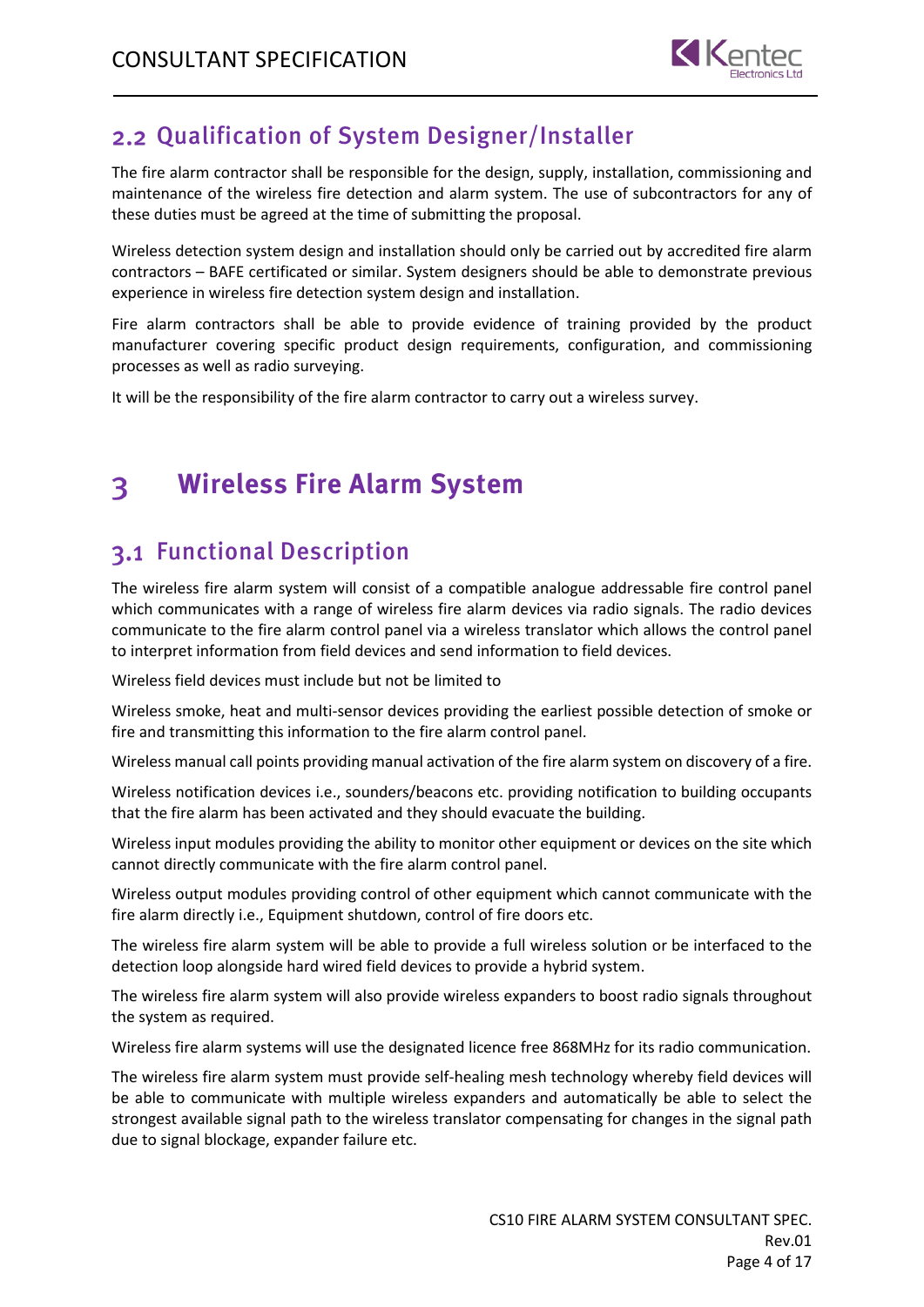

## <span id="page-4-0"></span>Wireless System Configuration

The wireless fire alarm system will have a main wireless translator module which will be hardwired to the detection loop of the manufacturers recommended analogue addressable fire alarm panel.

The compatible fire alarm control panel must be capable of supporting multiple Translator Modules (Maximum 10) on a single detection loop.

The wireless translator must provide bi-directional radio communication to the wireless field devices and must be able to support a minimum of 126 wireless devices.

The wireless system must be capable of the following maximum communication ranges in clear air:

- 2000m between wireless translator and wireless expander modules
- 1200m between expanders and wireless field devices

Wireless devices must be logged on to the wireless translator allowing the translator to establish communications and control the communication of information between the wireless field devices and the fire alarm control panel.

Wireless expanders must be provided as part of the product range to be able to boost radio signals across the site as required.

Where wireless expanders are used these must be powered from a dedicated EN54-4 approved supply with battery back-up complying with the requirements of BS5839-1.

The wireless fire alarm system must be capable of providing a self-healing mesh technology to maintain a consistent signal path between wireless field devices, wireless expanders, and the wireless translator. Field devices shall not be tied to a specific wireless expander but should use self-healing mesh technology to determine the strongest communication path to the wireless translator.

The wireless fire alarm system must provide a minimum of 6 independent frequency sub-channels within the 868MHz frequency range. Each field device must be capable of automatically switching between these frequency channels to establish the best communication path.

Each wireless detection system must have a unique site code preventing any interference with any other adjacent wireless detection systems.

All field devices must provide automatic and independent amplitude control of the wireless signal to optimise performance.

The addition or removal of wireless devices from the system must only be possible through the wireless translator module or associated configuration software, accessible through engineering passcodes.

Configuration of the wireless system must be possible through the wireless translator or associated configuration software. Cause and effect programming of the wireless fire alarm system must only be possible through the compatible fire alarm control panel.

All wireless devices must be powered by an internal power source consisting of easily replaceable batteries. The power source must provide the device with an operational life of up to ten years in normal conditions (EN54-25). Each power source must be monitored and capable of reporting its condition to the CIE. Power sources must provide notification of low battery voltages to the wireless translator and subsequently the fire alarm control panel. Wireless devices indicating a low battery voltage shall continue to function normally for a minimum of 30 days after the low battery warning is indicated allowing remedial action to be taken.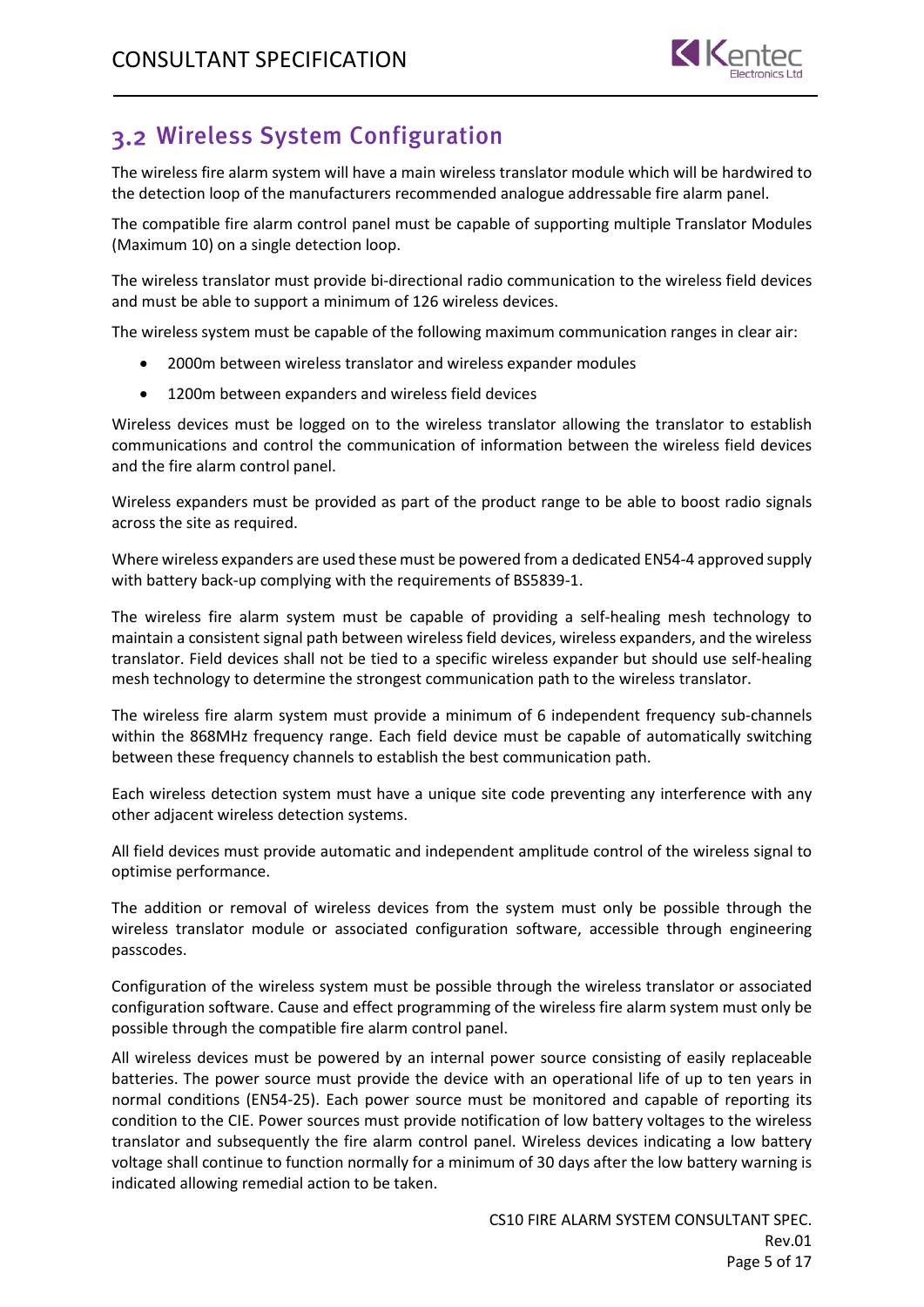

All wireless devices must be powered by commercially available batteries, no special battery packs or non-standard cells shall be used.

All wireless devices must have two independent battery supplies, a primary cell to power the device under normal conditions and a secondary cell to maintain the operation of the device should the primary cell fail.

In normal working conditions field device battery life should be as follows:

Detectors, Manual Call Points, and Input Modules:

- Primary Cell 8-10 Years
- Secondary Cell 3 Months

Warning and Output Devices:

- Primary Cell 8-10 Years
- Secondary Cell 3 Months

#### <span id="page-5-0"></span>**System Components** 4

#### <span id="page-5-1"></span>Wireless Translator Module

The system shall utilise one or more loop powered translator modules to integrate the wireless and wired elements of the fire alarm system.

Each translator module must be capable of communicating with a minimum of 126 field devices.

Each translator module should be capable of supporting a minimum of 126 expander modules.

Translator modules will be loop powered devices and will not require a dedicated power supply unit.

The translator module must only be used with the manufacturers recommended fire alarm control panel and the control panel will fully monitor the status of the translator module and associated wireless devices in compliance to the relevant standards.

Translator modules should be configurable without the need for special tools or software, access to configuration settings should be controlled by password/passcodes.

Translator modules must be provided with licence free software to support configuration and diagnostics.

The translator must provide the facility for connection of a PC/laptop for configuration, diagnostics, and information downloads.

Translator modules must provide the ability to secure the enclosure lid to restrict easy access to internal circuitry by means of additional screw fixings.

Translator modules must be capable of indicating radio signal strengths.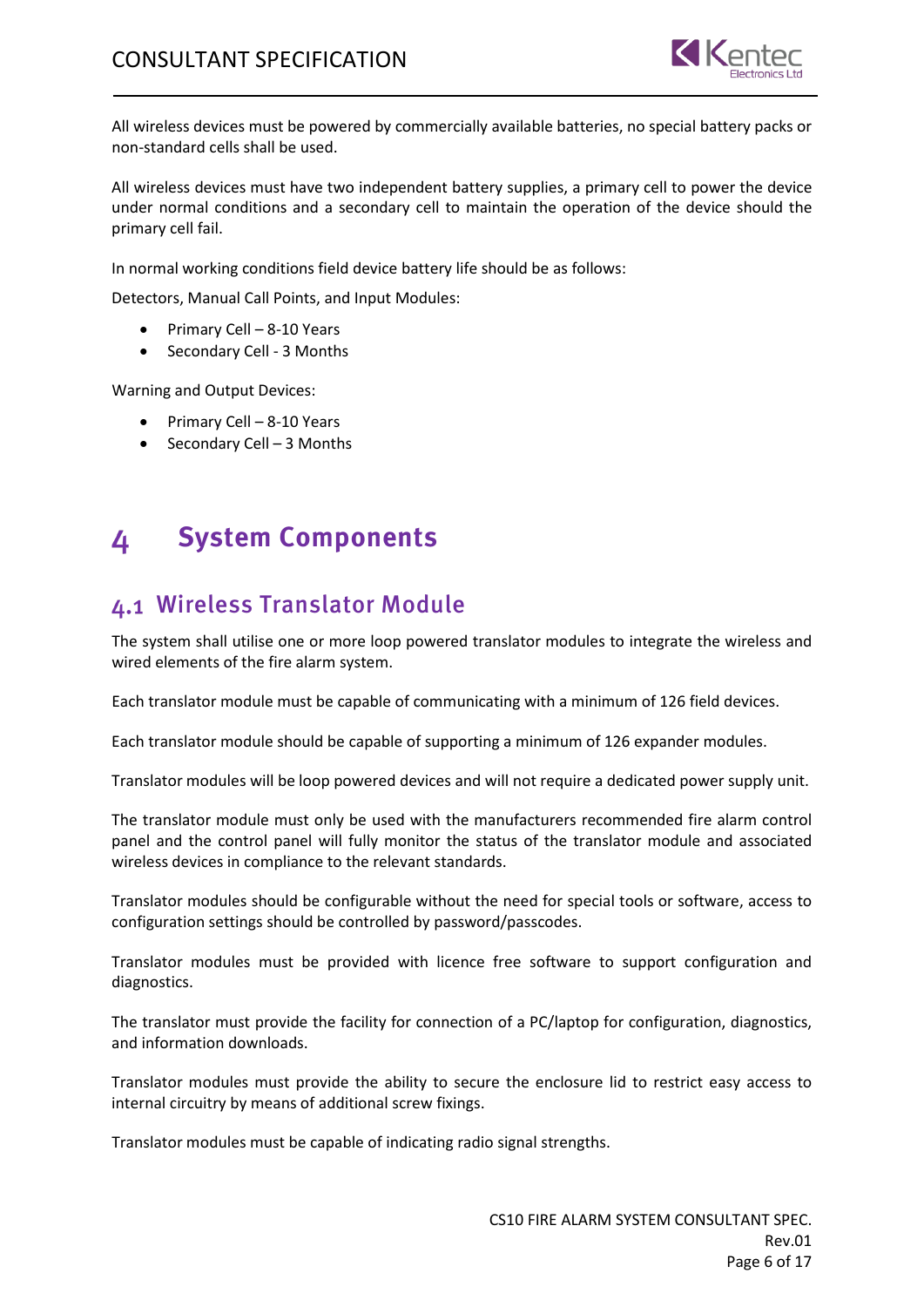

Translator modules shall have the ability to be configured as a loop powered Expander Module for boosting signal strengths and providing a self-healing mesh system.

The translator module shall include a wireless transceiver using a licence free 868MHz frequency.

Wireless translator modules must be tested and approved by an accredited body to the following standards:

- EN54-17
- EN54-18
- EN54-25
- Radio Equipment Directive (RED)

## <span id="page-6-0"></span>Wireless Expander Module

The system shall have the facility to use one or more expander modules to boost the signal strength and coverage of the associated translator module where required.

Expander modules must be capable of communicating using a self-healing mesh configuration maintaining a consistent signal path back to the translator module.

Each expander module must be capable of communicating with a minimum of 125 wireless field devices.

Expander modules will require their own dedicated EN54-4 approved power supply and back-up battery supply in compliance with BS5839 part 1. Expander modules shall work on a supply voltage between 10-27V DC.

Expander modules must be able to provide increased ingress protection (IP) where required this may be by use of an additional housing.

Expander modules must provide the ability to secure the enclosure lid to restrict easy access to internal circuitry by means of additional screw fixings.

Wireless expander modules must be tested and approved by an accredited body to the following standards:

- EN54-17
- EN54-18
- EN54-25
- Radio Equipment Directive (RED)

#### <span id="page-6-1"></span>Wireless Optical Smoke Detector

The wireless optical smoke detector shall be low profile in appearance with a two-part construction:

- Smoke chamber, wireless transceiver, and batteries
- Mounting base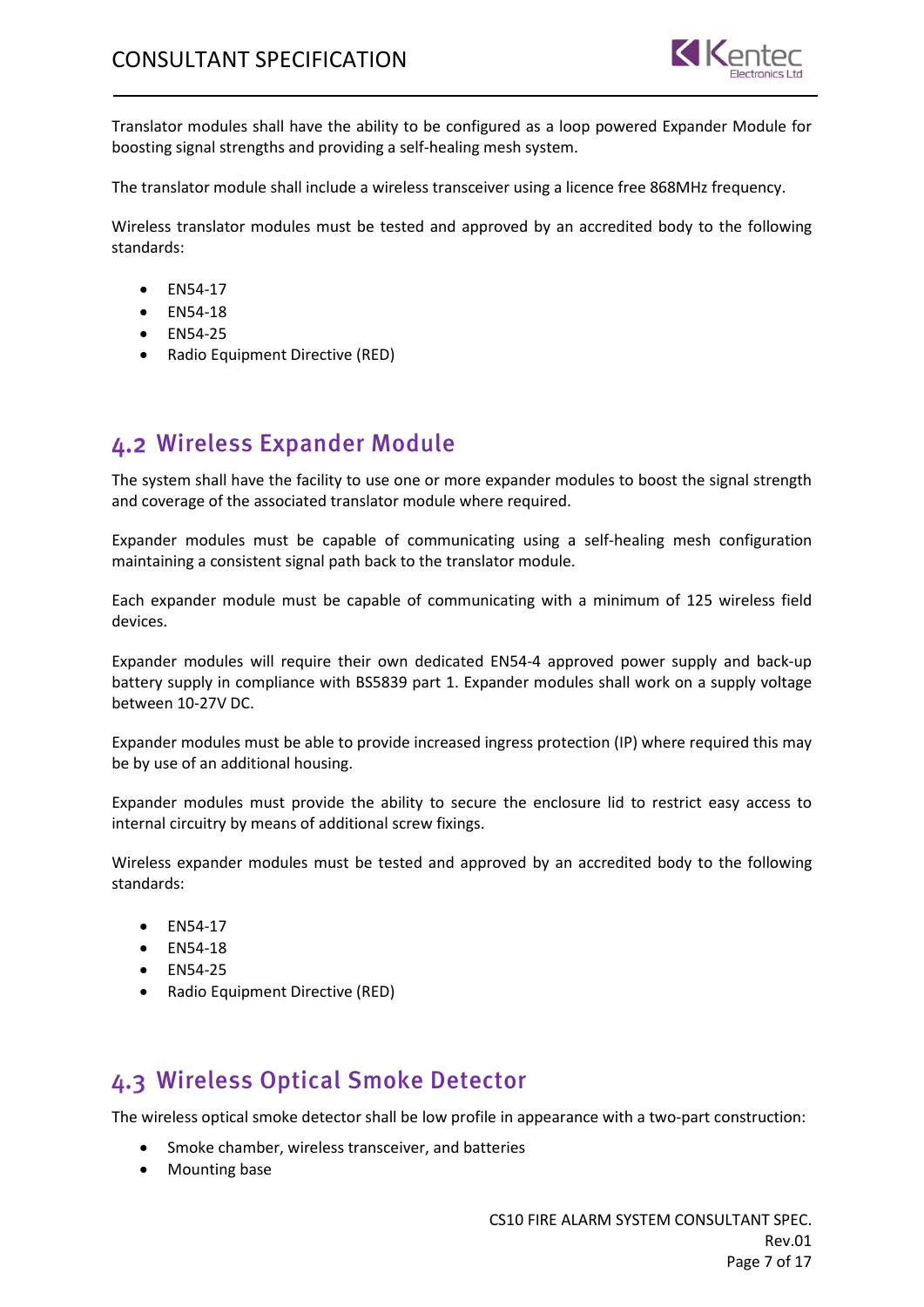

Wireless optical smoke detectors must be fitted with a double dust trap to protect from airborne contamination.

Wireless optical smoke detectors must provide the following features to aid false alarm reduction:

- Dust compensation algorithm
- Automatic drift compensation
- Alarm threshold sensitivity adjustment

Wireless detectors must be able to function as part of a self-healing mesh system automatically switching between expanders to maintain the strongest radio communication path.

Wireless detectors must have a manufacturer's recommended battery life of 8-10 years.

Wireless detectors shall provide the facility to test the activation of detectors by use of a magnet.

Integral tamper switches must be provided on wireless detectors which provide a fault notification to the wireless translator when a detector has been removed from its mounting base.

Visual indication of the detector status must be provided by means of a bi-colour led indicator.

Wireless detectors must contain two commercially available cell batteries. Battery status will be monitored by the wireless translator.

Wireless detectors must provide the facility to secure them to the detector base by means of a grub screw.

Wireless optical smoke detectors must have a minimum ingress protection of IP43.

Wireless optical smoke detectors must be tested and approved by an accredited body to the following standards:

- EN54-7
- EN54-25
- Radio Equipment Directive (RED)

#### <span id="page-7-0"></span>Wireless Optical Smoke Detector and Sounder

The wireless optical smoke detector and sounder shall be low profile in appearance with a two-part construction:

- Smoke chamber, sounder element, wireless transceiver, and batteries
- Mounting base

Wireless smoke detectors must be fitted with a double dust trap to protect from airborne contamination.

Wireless smoke detectors must provide the following features to aid false alarm reduction:

- Dust compensation algorithm
- Automatic drift compensation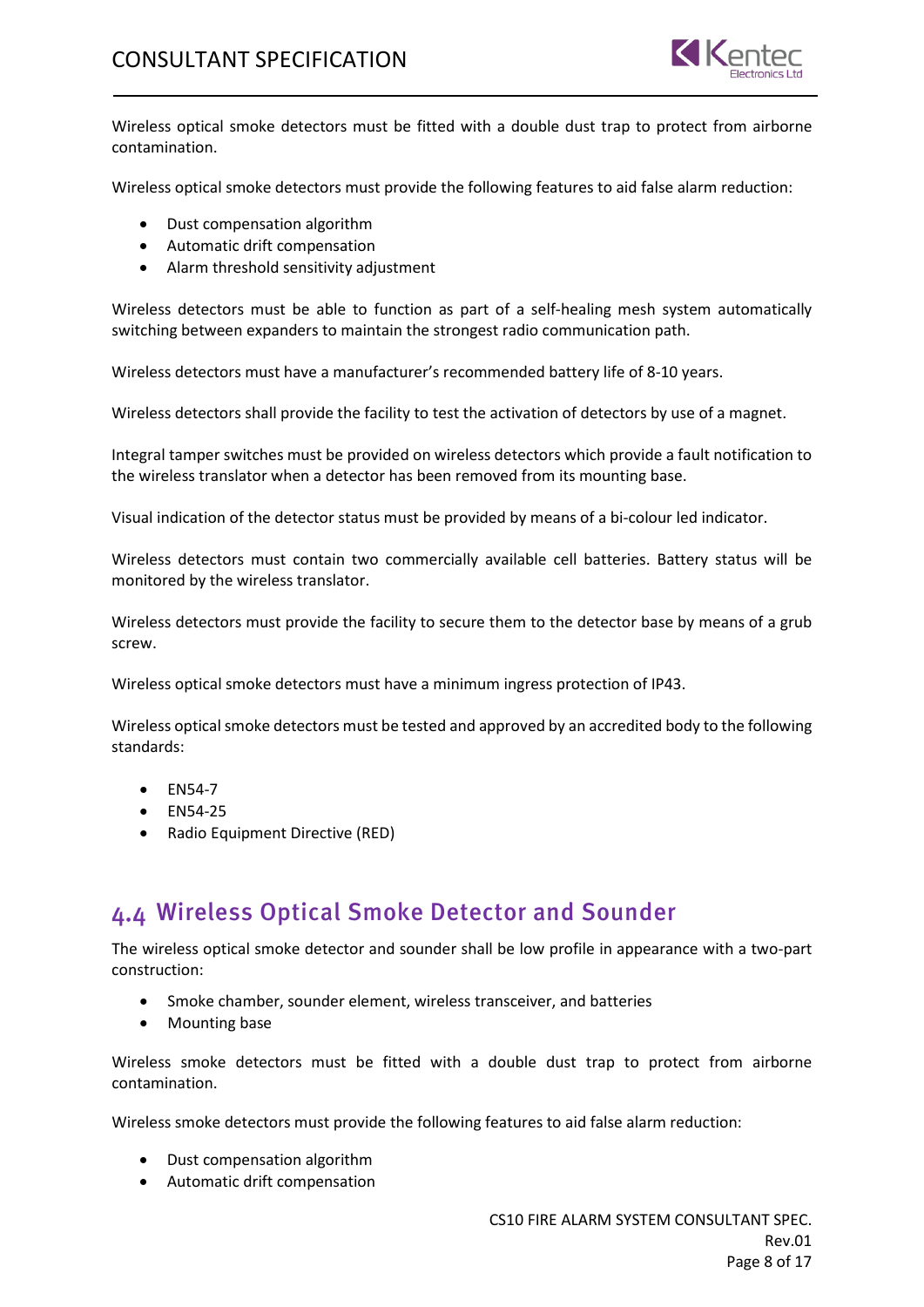

• Alarm threshold sensitivity adjustment

Wireless detectors must be able to function as part of a self-healing mesh system automatically switching between expanders to maintain the strongest radio communication path.

The sounder element of these detectors shall provide an audible warning signal with a minimum of four selectable tones:

- Single Continuous tone
- Single intermittent tone  $-1$  sec on/1 sec off
- Single intermittent tone  $-2$  secs on/2 secs off
- Two-tone intermittent  $-1$  sec on/1 sec off

The sounder element of these detectors should provide two software configurable sound levels of 84 or 96dB (A) @ 1 metre.

Wireless detectors shall provide the facility to test the activation of detectors by use of a magnet.

Wireless detectors must have a manufacturer's recommended battery life of 8-10 years (subject to sounder use during regular testing).

Integral tamper switches must be provided on wireless detectors which provide a fault notification to the wireless translator when a detector has been removed from its mounting base.

Visual indication of the detector status must be provided by means of a bi-colour led indicator.

Wireless detectors must contain two commercially available cell batteries. Battery status will be monitored by the wireless translator.

Wireless detectors must provide the facility to secure them to the detector base by means of a grub screw.

Wireless optical smoke detectors must have a minimum ingress protection of IP43.

Wireless optical smoke detectors must be tested and approved by an accredited body to the following standards:

- EN54-3
- EN54-7
- EN54-25
- Radio Equipment Directive (RED)

#### <span id="page-8-0"></span>Wireless Optical Smoke Detector with Voice Alarm and VAD

The wireless optical smoke detector with voice alarm and VAD (Visual Alarm Device) shall be low profile in appearance with a two-part construction:

- Smoke chamber, voice element, VAD element, wireless transceiver, and batteries
- Mounting base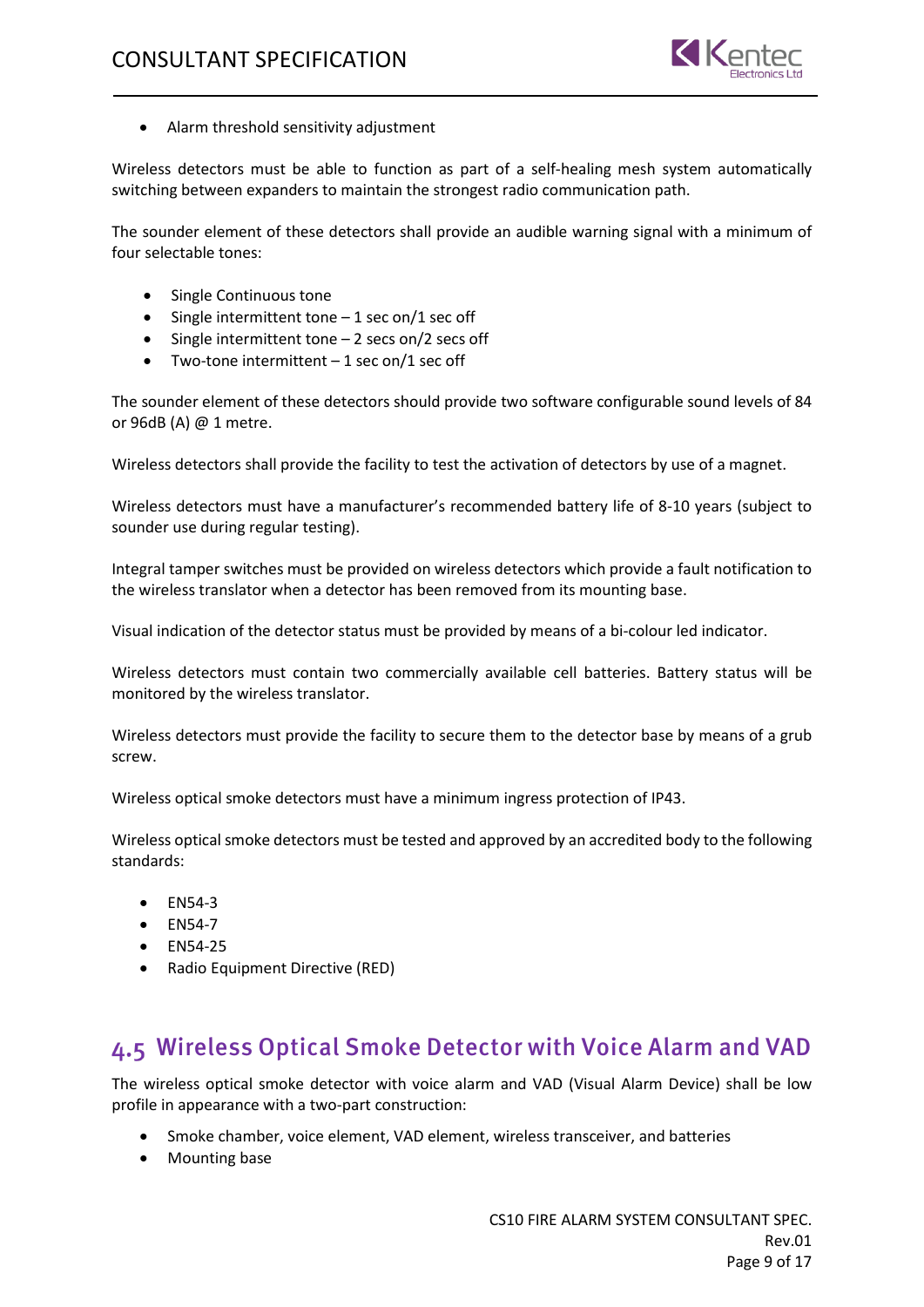

Wireless smoke detectors must be fitted with a double dust trap to protect from airborne contamination.

Wireless smoke detectors must provide the following features to aid false alarm reduction:

- Dust compensation algorithm
- Automatic drift compensation
- Alarm threshold sensitivity adjustment

Wireless detectors must be able to function as part of a self-healing mesh system automatically switching between expanders to maintain the strongest radio communication path.

The voice alarm element of these detectors shall be capable of providing a clear voice message notifying of an alarm state. The device should be capable of storing up to 3 voice messages with the ability to install customised voice messages by a qualified engineer.

The voice alarm element of these detectors should provide sound levels up to 91dB (A)  $@$  1 metre.

The voice alarm and VAD element of this device should be configurable to provide, through the use of a Doppler effect, white noise sound path and progressive propagation light path guidance to an exit route within the area.

Wireless detectors shall provide the facility to test the activation of detectors by use of a magnet.

Wireless detectors must have a manufacturer's recommended battery life of 8-10 years (subject to sounder use during regular testing).

Integral tamper switches must be provided on wireless detectors which provide a fault notification to the wireless translator when a detector has been removed from its mounting base.

Visual indication of the detector status must be provided by means of a bi-colour led indicator.

Wireless detectors must contain two commercially available cell batteries. Battery status will be monitored by the wireless translator.

Wireless detectors must provide the facility to secure them to the detector base by means of a grub screw.

Wireless optical smoke detectors must have a minimum ingress protection of IP43.

Wireless optical smoke detectors with voice and VAD functionality must be tested and approved by an accredited body to the following standards:

- EN54-3
- EN54-7
- EN54-23
- EN54-25
- Radio Equipment Directive (RED)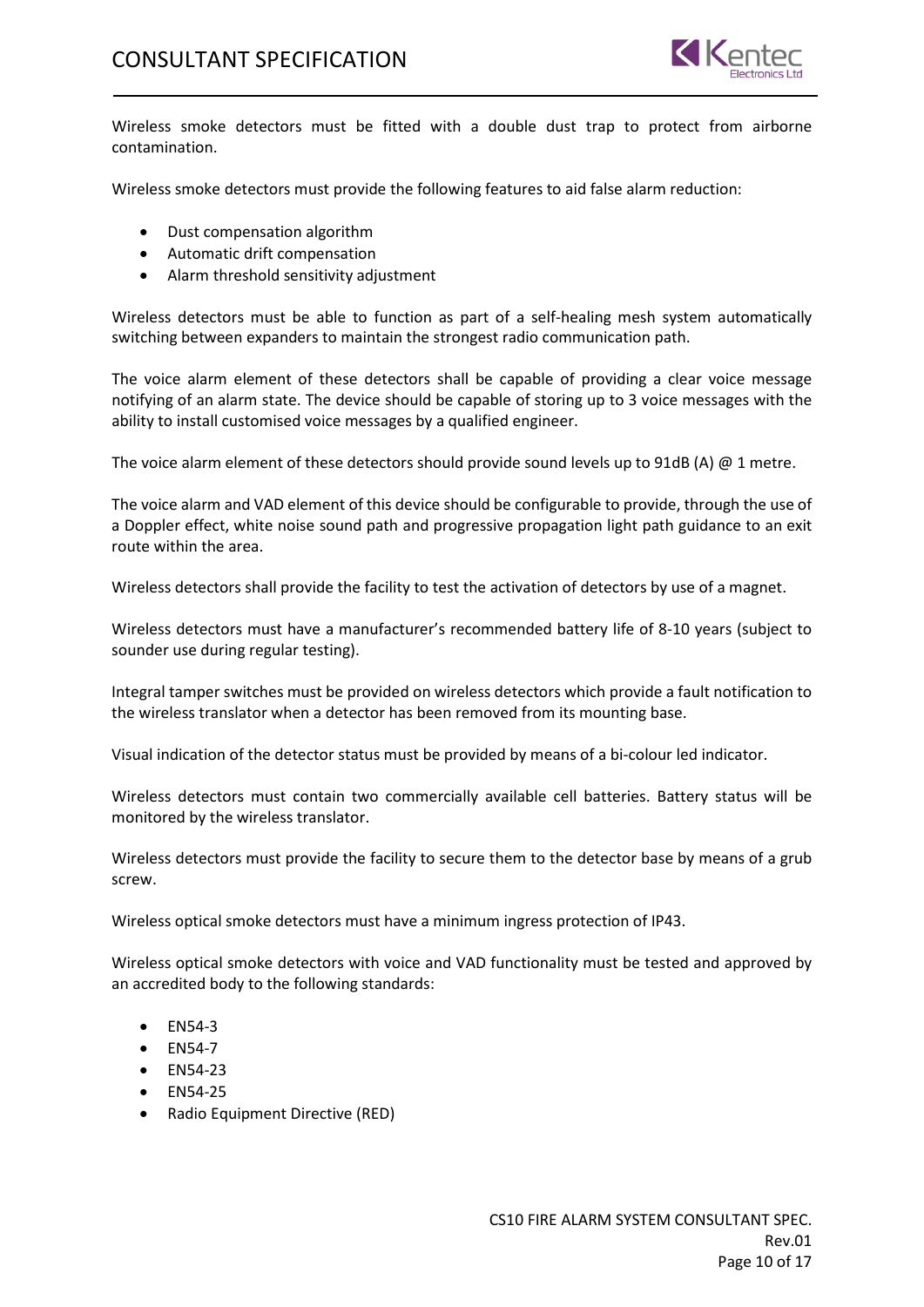

#### <span id="page-10-0"></span>Wireless Heat Detector

The wireless heat detector shall be low profile in appearance with a two-part construction:

- Thermal sensor, wireless transceiver, and batteries
- Mounting base

Wireless heat detectors shall monitor the temperature of the surrounding environment using an internal algorithm to provide both fixed temperature (56°C) and rate of rise (8°C per min) alarm thresholds.

Wireless detectors must be able to function as part of a self-healing mesh system automatically switching between expanders to maintain the strongest radio communication path.

Wireless detectors shall provide the facility to test the activation of detectors by use of a magnet.

Wireless detectors must have a manufacturer's recommended battery life of 8-10 years.

Integral tamper switches must be provided on wireless detectors which provide a fault notification to the wireless translator when a detector has been removed from its mounting base.

Visual indication of the detector status must be provided by means of a bi-colour led indicator.

Wireless detectors must contain two commercially available cell batteries. Battery status will be monitored by the wireless translator.

Wireless detectors must provide the facility to secure them to the detector base by means of a grub screw.

Wireless heat detectors must have a minimum ingress protection of IP43.

Wireless heat detectors must be tested and approved by an accredited body to the following standards:

- EN54-5
- EN54-25
- Radio Equipment Directive (RED)

#### <span id="page-10-1"></span>Wireless Heat Detector and Sounder

The wireless heat detector with sounder shall be low profile in appearance with a two-part construction:

- Thermal sensor, Sounder element, wireless transceiver, and batteries
- Mounting base

Wireless detectors must be able to function as part of a self-healing mesh system automatically switching between expanders to maintain the strongest radio communication path.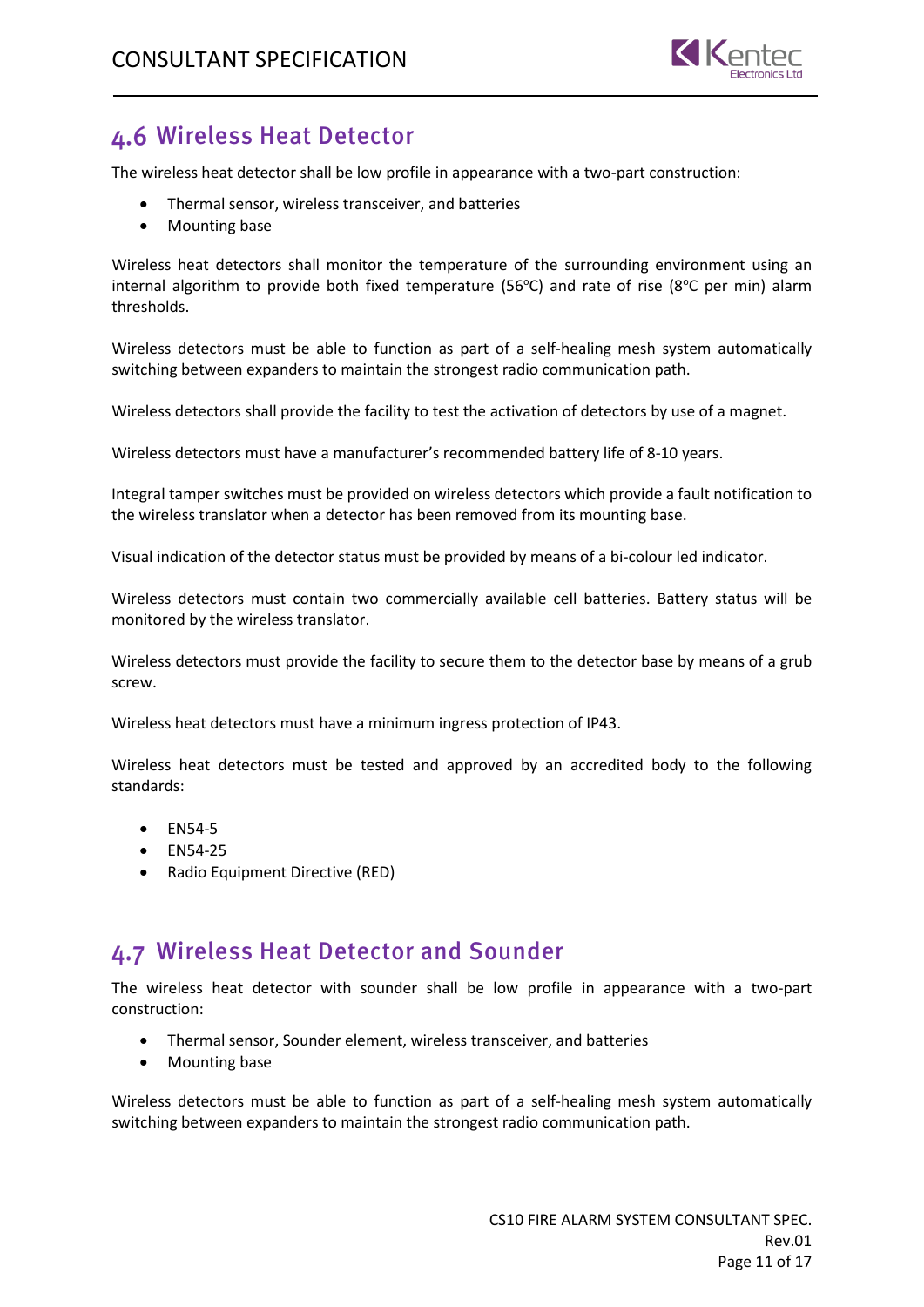

The heat detector element of this detector shall monitor the temperature of the surrounding environment using an internal algorithm to provide both fixed temperature (56°C) and rate of rise (8°C per min) alarm thresholds.

The sounder element of this detector shall provide an audible warning signal with a minimum of four selectable tones:

- Single Continuous tone
- Single intermittent tone  $-1$  sec on/1 sec off
- Single intermittent tone  $-2$  secs on/2 secs off
- Two-tone intermittent  $-1$  sec on/1 sec off

The sounder element of this detector shall provide two software configurable sound levels of 84 or 96dB (A) @ 1 metre.

Wireless detectors shall provide the facility to test the activation of detectors by use of a magnet.

Wireless detectors must have a manufacturer's recommended battery life of 8-10 years (subject to sounder use during regular testing).

Integral tamper switches must be provided on wireless detectors which provide a fault notification to the wireless translator when a detector has been removed from its mounting base.

Visual indication of the detector status must be provided by means of a bi-colour led indicator.

Wireless detectors must contain two commercially available cell batteries. Battery status will be monitored by the wireless translator.

Wireless detectors must provide the facility to secure them to the detector base by means of a grub screw.

Wireless optical heat detectors with sounders must have a minimum ingress protection of IP43.

Wireless optical heat detectors with sounders must be tested and approved by an accredited body to the following standards:

- EN54-3
- EN54-5
- EN54-25
- Radio Equipment Directive (RED)

#### <span id="page-11-0"></span>Wireless Multi-Sensor Detector

The wireless multi-sensor detector shall be low profile in appearance with a two-part construction:

- Smoke chamber, thermal sensor, wireless transceiver, and batteries
- Mounting base

Wireless multi-sensor detectors will be capable of detecting the presence of smoke and heat within the same device.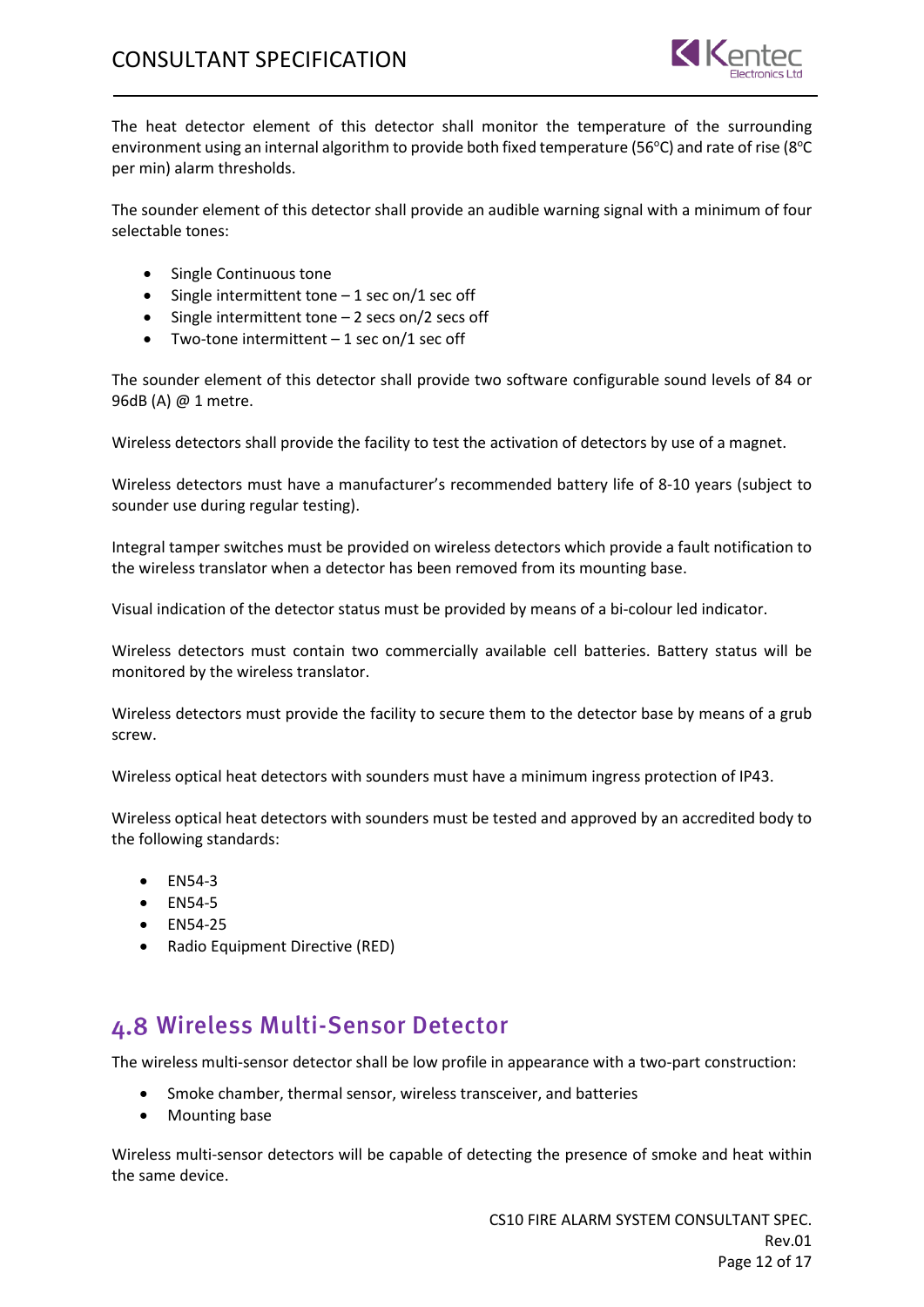

Wireless multi-sensor detectors must be fitted with a double dust trap to protect from airborne contamination.

The smoke detector element of this detector must provide the following features to aid false alarm reduction:

- Dust compensation algorithm
- Automatic drift compensation
- Alarm threshold sensitivity adjustment

The heat detector element of this detector shall monitor the temperature of the surrounding environment using an internal algorithm to provide both fixed temperature (56°C) and rate of rise (8°C per min) alarm thresholds.

The wireless multi-sensor detector shall be capable of operating in any one of three modes:

- Smoke only
- Heat only
- Smoke + Heat

Wireless detectors must be able to function as part of a self-healing mesh system automatically switching between expanders to maintain the strongest radio communication path.

Wireless detectors shall provide the facility to test the activation of detectors by use of a magnet.

Wireless detectors must have a manufacturer's recommended battery life of 8-10 years.

Integral tamper switches must be provided on wireless detectors which provide a fault notification to the wireless translator when a detector has been removed from its mounting base.

Visual indication of the detector status must be provided by means of a bi-colour led indicator.

Wireless detectors must contain two commercially available cell batteries. Battery status will be monitored by the wireless translator.

Wireless detectors must provide the facility to secure them to the detector base by means of a grub screw.

Wireless multi-sensor detectors must have a minimum ingress protection of IP43.

Wireless multi-sensor detectors must be tested and approved by an accredited body to the following standards:

- EN54-5
- EN54-7
- EN54-25
- EN54-29
- Radio Equipment Directive (RED)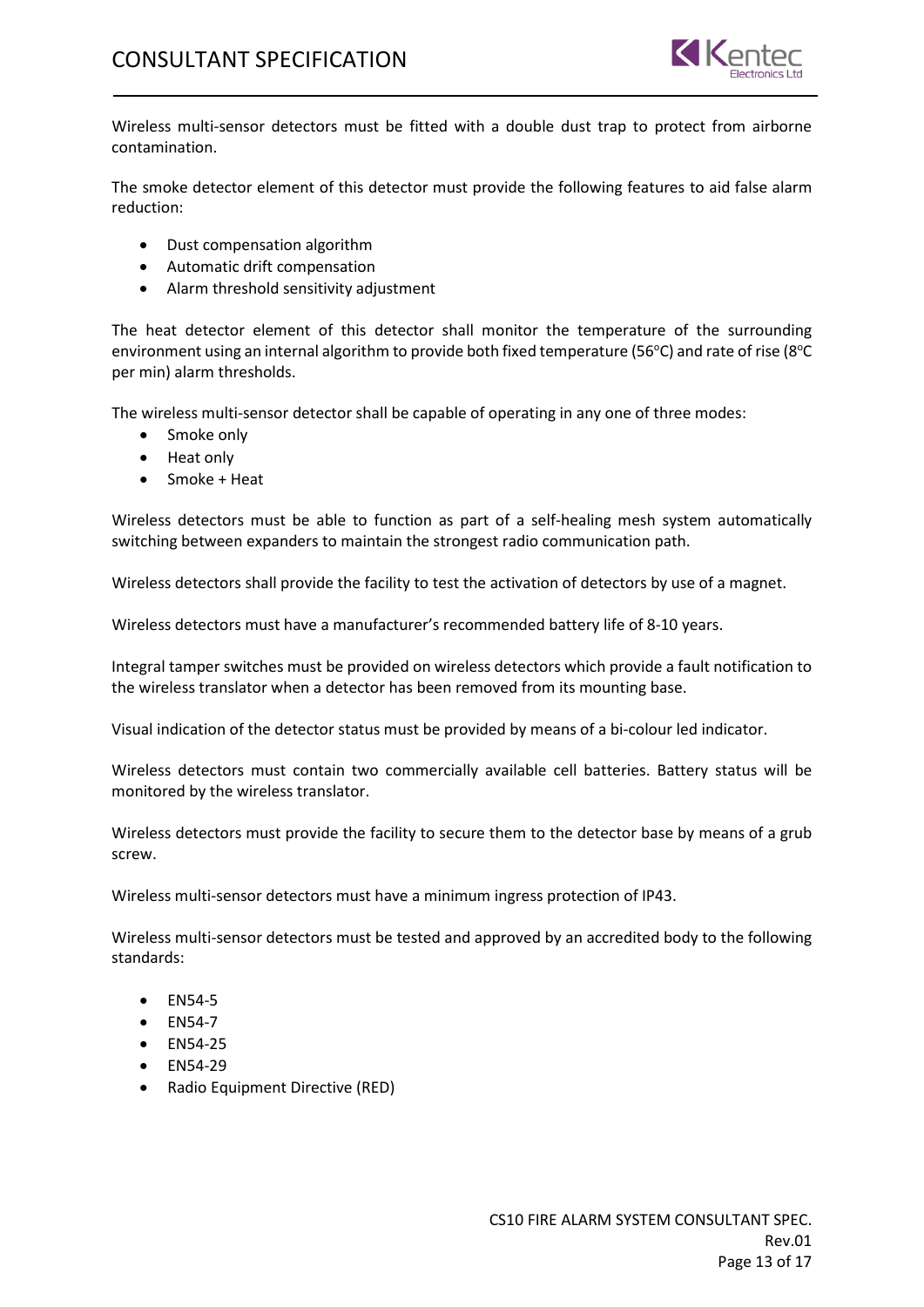

#### <span id="page-13-0"></span>Wireless Manual Call Point

The MCP shall be of two-part construction:

- o Industry recognised fascia, radio transceiver and batteries.
- o Surface Mount Backbox

Wireless manual call points shall be of the resettable type using a pushbutton behind a clear plastic fascia.

Wireless manual call points must provide a clear visual indication that they have been activated with a special tool required to reset them.

Wireless manual call points must be able to function as part of a self-healing mesh system automatically switching between expanders to maintain the strongest radio communication path.

Wireless manual call points must have a manufacturer's recommended battery life of 8-10 years.

Integral tamper switches must be provided on wireless manual call points which provide a fault notification to the wireless translator when a manual call point has been removed from its mounting backbox.

Wireless manual call points must be provided with an option of a protective cover to reduce the possibility of false activation.

Visual indication of the manual call point status must be provided by means of a bi-colour led indicator.

Wireless manual call points must contain two commercially available cell batteries. Battery status will be monitored by the wireless translator.

Wireless manual call points must be secured to their mounting box with a special tool required to remove them.

Wireless manual call points must have a minimum ingress protection of IP41.

Wireless manual call points must be tested and approved by an accredited body to the following standards:

- EN54-11
- EN54-25
- Radio Equipment Directive (RED)

#### <span id="page-13-1"></span>Wireless Output Module

A wireless output module shall provide the facility to control third party equipment via the wireless fire alarm system.

The wireless relay output will provide a 24V DC switched output with the 24V DC being supplied by an external EN54-4 approved PSU.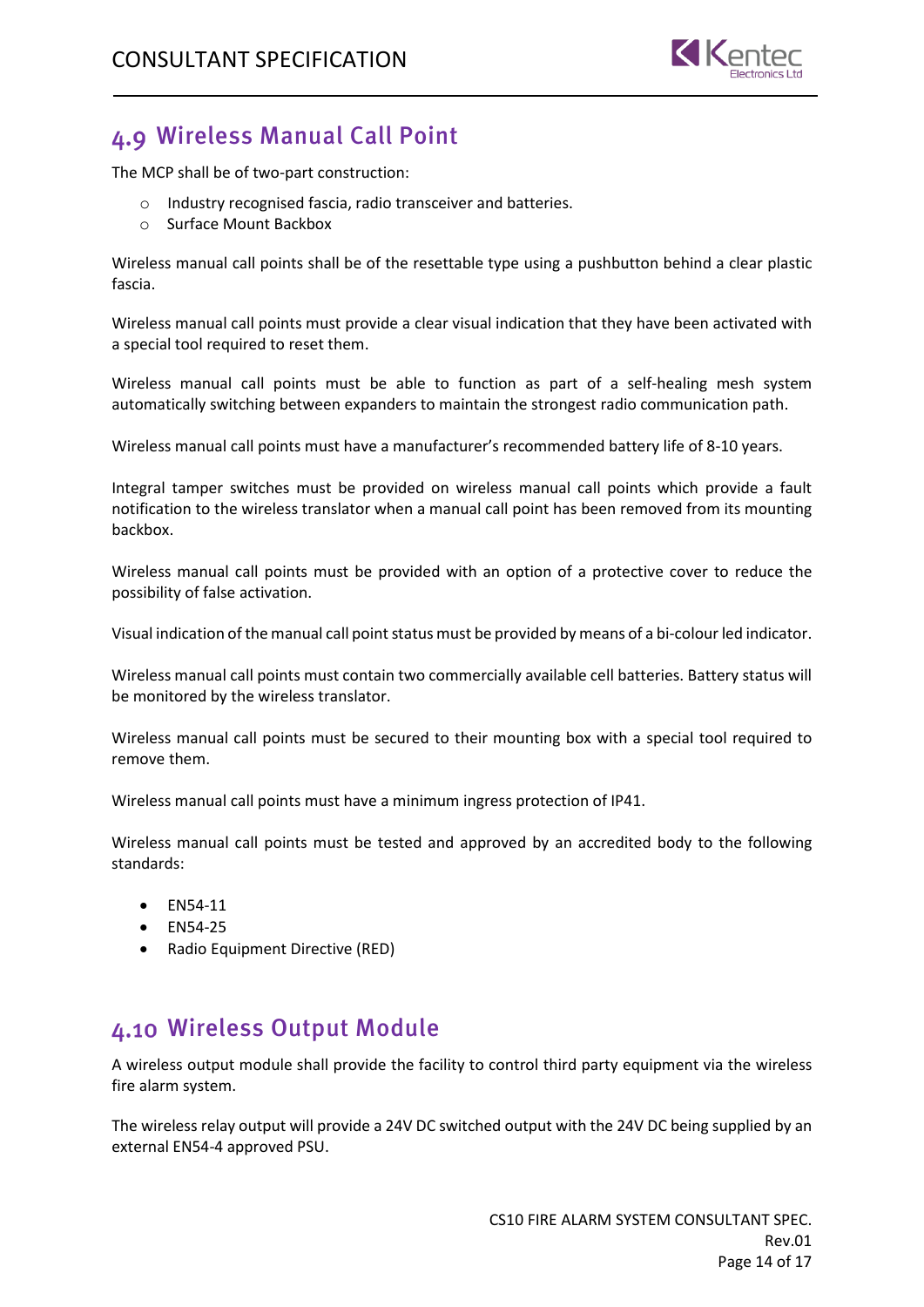

The relay internal to the output module will be rated at 30V DC with max switch rating of 8 Amp.

The relay internal to the output module will be normally open and will close when activated.

Cause and effect to control the activation of the output will be configured within the wireless system manufacturer's recommended fire alarm control panel.

The wireless output module must also be capable of providing a fault monitored fault input.

Wireless output modules must be able to function as part of a self-healing mesh system automatically switching between expanders to maintain the strongest radio communication path.

Wireless output modules must have a manufacturer's recommended battery life of 8-10 years.

Integral tamper switches must be provided on wireless output modules which provide a fault notification to the wireless translator when an output module has been removed from its mounting backbox.

Wireless output modules must contain two commercially available cell batteries. Battery status will be monitored by the wireless translator.

Wireless output modules must have the facility to secure the units cover by use of additional screw fixings.

Wireless output modules must have a minimum ingress protection of IP20.

Wireless output modules must be tested and approved by an accredited body to the following standards:

- EN54-18
- EN54-25
- Radio Equipment Directive (RED)

#### <span id="page-14-0"></span>Wireless Input Module

A wirelessinput module shall provide the facility to monitor and interface other third party equipment with the wireless fire alarm system.

The wireless input module will provide a single monitored input for monitoring of third party equipment.

Cause and effect to control the activation of the input module will be configured within the wireless system manufacturers recommend fire alarm control panel.

The wireless input module must also be capable of providing a fault monitored fire active input.

Wireless input modules must be able to function as part of a self-healing mesh system automatically switching between expanders to maintain the strongest radio communication path.

Wireless input modules must have a manufacturer's recommended battery life of 8-10 years.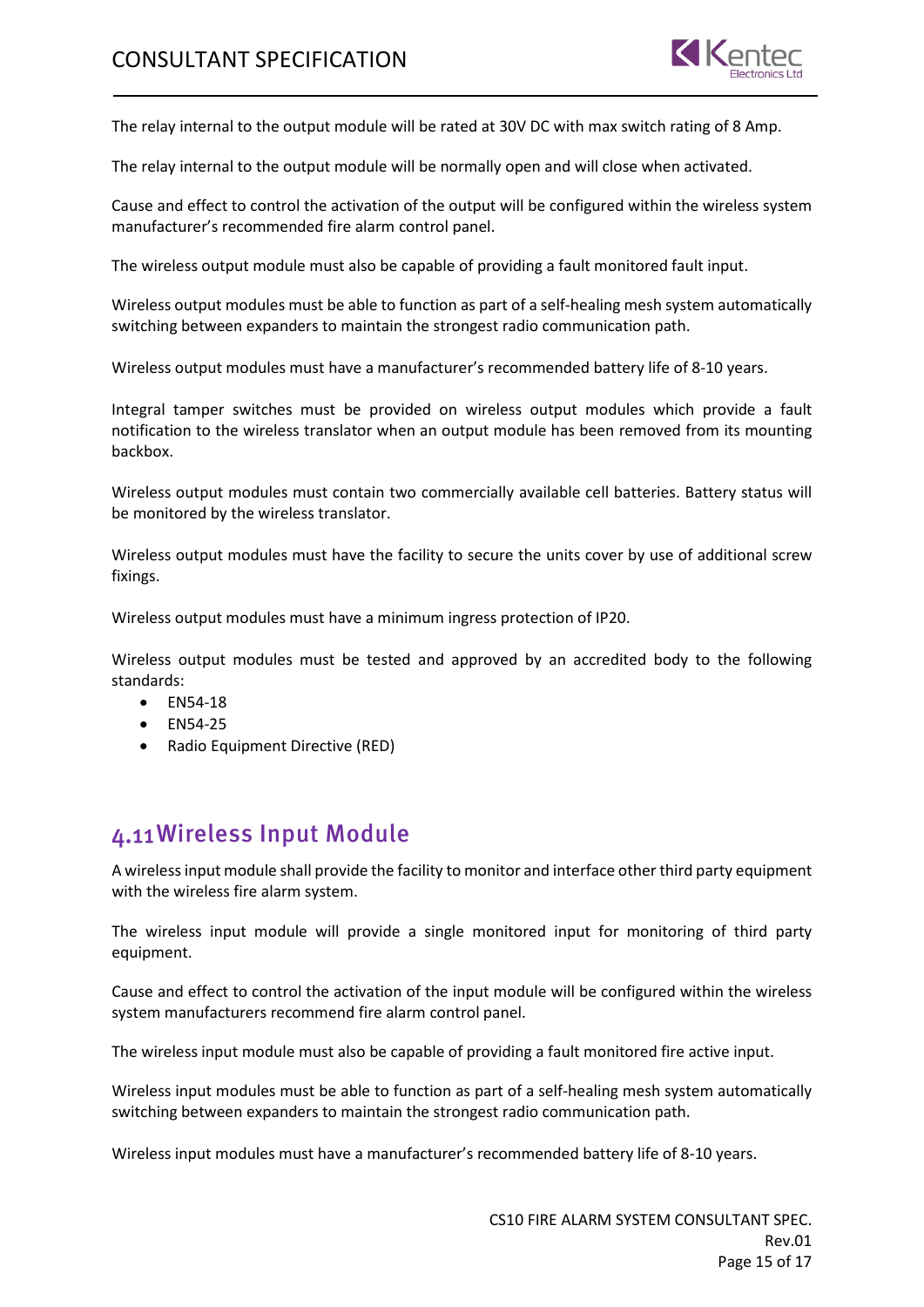#### CONSULTANT SPECIFICATION



Integral tamper switches must be provided on wireless input modules which provide a fault notification to the wireless translator when an input module has been removed from its mounting backbox.

Visual indication of the wireless input module status must be provided by means of a bi-colour led indicator.

Wireless input modules must contain two commercially available cell batteries. Battery status will be monitored by the wireless translator.

Wireless input modules must have the facility to secure the modules cover by use of additional screw fixings.

Wireless input modules must have a minimum ingress protection of IP21.

Wireless input modules must be tested and approved by an accredited body to the following standards:

- EN54-18
- EN54-25
- <span id="page-15-0"></span>• Radio Equipment Directive (RED)

#### Wireless Electronic Sounder

The sounder shall be designed for use as part of a fire detection and alarm system and of two-part construction:

- Sounder, wireless transceiver and batteries
- Wall mounting backbox

Wireless sounders shall be provided in red and constructed from ABS plastic.

Wireless sounders should be capable of providing a minimum of 4 independent tones selectable within the sounder unit:

- Pulsed tone 0.5 sec on/0.5 sec off
- Dual tone
- Continuous tone
- Pulsed tone (Synchronised) 1 sec on/1 sec off

Wireless sounders shall be capable of providing a sound output of 93dB (A) for all tones.

Wireless devices must have a manufacturer's recommended battery life of 8-10 years (subject to sounder use during regular testing).

Integral tamper switches must be provided on wireless sounders which provide a fault notification to the wireless translator when a sounder has been removed from its mounting base.

Wireless sounders must contain two commercially available cell batteries. Battery status will be monitored by the wireless translator.